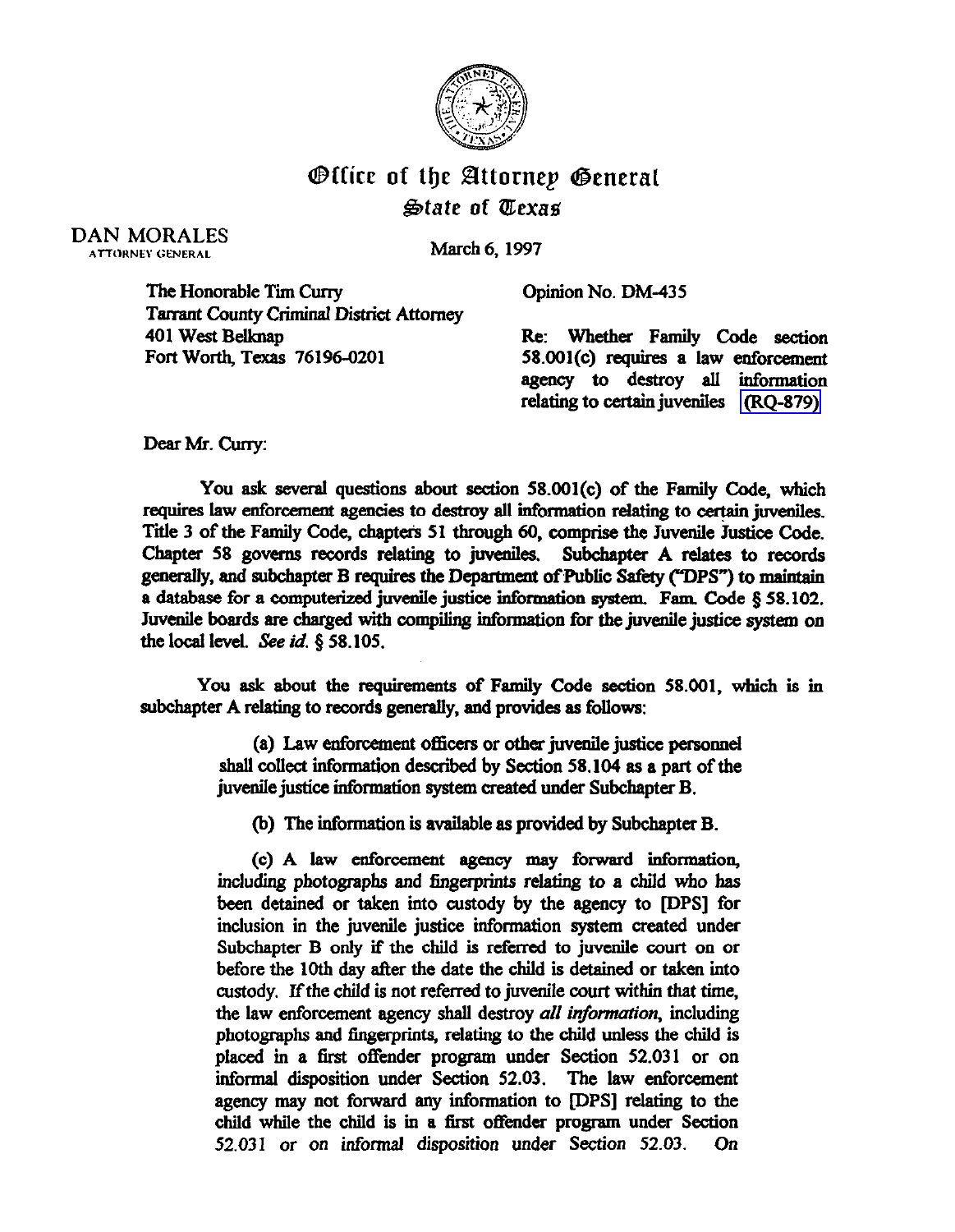successful completion by the child of a first offender program under Section 52.031 or informal disposition under Section 52.03, the law enforcement agency shall destroy all *infommtion,* including photographs and fingerprints, relating to the child. Emphasis added.]

You are particularly interested in the requirements of subsection (c). The language of subsection (c) was added in 1995 by the Seventy-fourth Legislature<sup>1</sup> in conference committee. See S.R. 1173, § 18, 74th Leg., R.S. (1995) (suspending Senate Rule 12.03(4) in order to add subsection (c) to section 58.001 in conference committee). Because this language was not considered by the legislature until the very end of the legislative process, we have not been able to find any legislative history that would shed light on the legislature's intent. At any rate, subsection (c) is not ambiguous. It plainly requires a law enforcement agency to destroy all information relating to a child who has been taken into custody created pursuant to that arrest if the child is not referred to juvenile court within ten days, unless the child is placed in a first offender program under Family Code section 52.03 1 or on informal disposition under Family Code section 52.03. In the event a child is placed in a first offender program or on informal disposition, the law enforcement agency must destroy all information relating to the child created pursuant to that arrest if the child successfully completes the program or informal disposition.

Your first questions focus on the meaning of the phrase "all information" in the second and fourth sentences of subsection (c). First, you state that a juvenile and an adult may be arrested at the same time for the same offense, and that the arrest report will include the names of both individuals. In other cases, two or more juveniles may be arrested and the srrest report will include all their names. In the event the child (or, in the latter case, one of the children) is not referred to juvenile court or successfully completes a first offender program or tiormal disposition, you ask whether subsection (c) requires *a*  law enforcement agency to destroy the entire arrest report. Subsection (c) speaks in terms of information rather than documents or records. For this reason, we do not believe it requires the destruction of the entire arrest report. The redaction of the report to remove any information identifying the child who was not referred to juvenile court or who successfully completed a first offender program or informal disposition would appear to satisfy subsection (c). We note, however, that section 58.007 requires that law enforcement records and fles concerning a child shall "be kept separate from adult files and records." This would appear to require that separate records, including arrest reports, be made for a juvenile arrestee in the first situation you describe.<sup>2</sup> Finally, we stress that

<sup>&</sup>lt;sup>1</sup>See Act of May 27, 1995, 74th Leg., R.S., ch. 262, § 53, 1995 Tex. Gen. Laws 2517, 2549-50.

<sup>&</sup>lt;sup>2</sup> After redacting information relating to the arrest of a juvenile from an adult arrest record, we believe it would be permissible for a law enforcement agency to indicate in the adult arrest record that the adult was arrested with a juvenile, if the identity of the juvenile is not disclosed, or, alternatively, to list the juvenile as a witness to the offense, if there is no indication that the juvenile was arrested. We also **note. as a general matter that the requirement in Family code section 58.007 that law enforcement records (footnote continued)**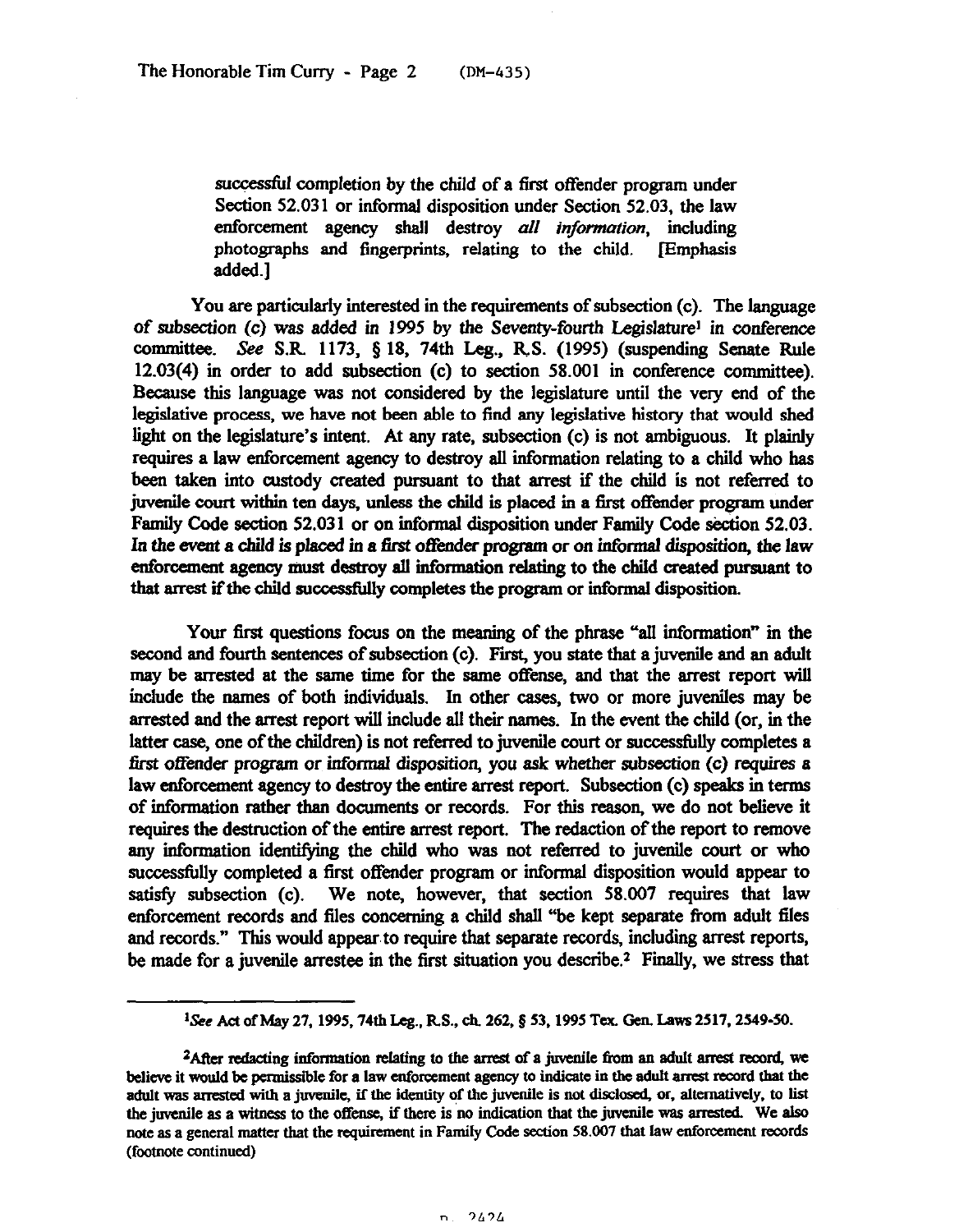section 58.001(c) requires only the destruction of information relating to a child created pursuant to the arrest. It does not require the destruction of information in the possession of a law enforcement agency pertaining to the child that was not created pursuant to the arrest, such as information in other records or files obtained prior to the arrest not directly related to the arrest.

You ask whether information must be destroyed regardless of its form and if it must be destroyed within a certain time period. Subsection (c) uses the words "all information." It applies to all infbrmation discussed above within the possession of the law enforcement agency regardless of its form, includmg information in computerized form. Subsection (c) does not specify a time period within which information must be destroyed. Section 58.002, however, requires a law enforcement agency to certify that photographs and fingerprints required to be destroyed under section 58.001 have been destroyed at the end of each calendar year. Fam. Code § 58.002(b). Section 58.002 appears to contemplate that photographs and fingerprints must be destroyed before the end of the calendar year in which they are collected. With the exception noted below, we believe that it would be reasonable for a law enforcement agency to use this timetable for the destruction of all other information under section 58.001(c).<sup>3</sup> It would be difficult for a law enfbrcement agency to justify the retention of information for any greater length of time, given the requirements of section 58.002.

Information relating to a child who has successfully completed a first offender program must be retained for 90 days after the date the child completes the program for the following reason. Section 52.0310) provides that the case of a child referred for disposition under a first offender program must be referred to juvenile court if "the child completes the program but is taken into custody . . . before the 90th day after the date the child completes the program for conduct other than the conduct for which the child was referred to the first offender program." Id.  $\S$  52.031(j)(3). Destruction of all information relating to the child pursuant to section 58.001(c) before the 90th day after the date the child completes the program would impede the enforcement of this requirement. Section 52.031(j) and section 58.001(c) were enacted in the same legislation4 and must be harmonized if possible. Cf. Gov't Code  $\S 311.025$ . They can be harmonized by

<sup>3</sup>Cf. Houston Chronicle Publishing Co. v. Mattox, 767 S.W.2d 695, 689 (Tex. 1989) (where statutory provision contained no definite deadlines for attorney general decision, attorney general was required to act within reasonable time and not to delay beyond time needed to reach decision).

**'See Ad of May** 27, **1995,74th Leg., RS., ch. 262.8 19 (adding Fam. Chde 5 52.031(j)), 0 53 (adding Fam. Code 5 58.001(c)), 1995 Tex. Gen. Laws 2517.2526-27.2549-50.** 

**<sup>(</sup>footaotc adimled)** 

and files concerning a child shall "be kept separate from adult files and records" requires that a law enforcement agency must maintain wholly separate filing systems for juveniles and adults, but it does not prohibit information about a juvenile from appearing in an adult record or information about an adult from appearing in a juvenile record.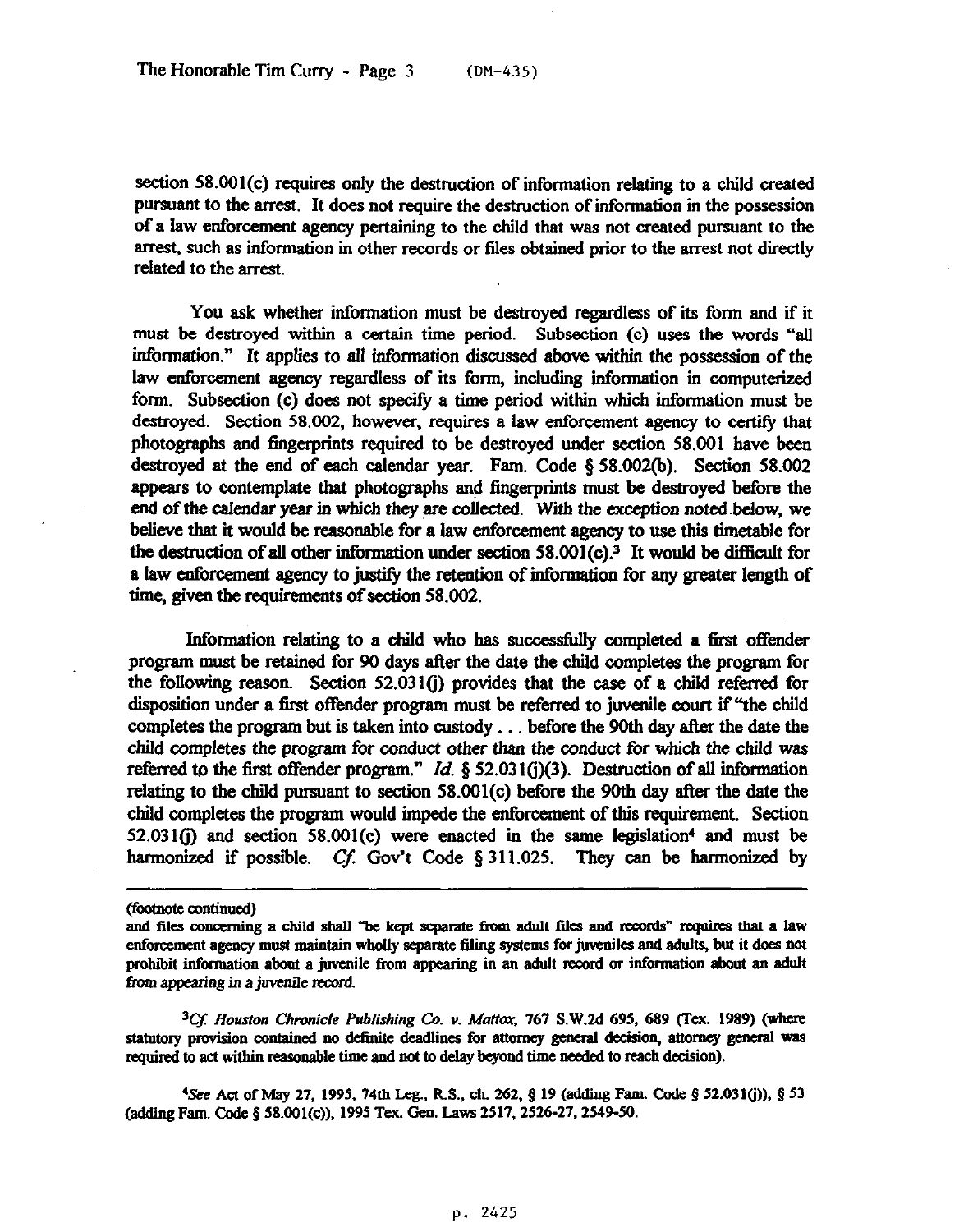construing section 58.001(c) not to require the destruction of information relating to a child who has completed a first offender program before the 90th day after the date the child completes the program.

Next, you ask about the effect of the destruction of information under section 58.001(c) on a law enforcement agency's ability to administer a first offender program. You state that if information

> on a juvenile is destroyed upon completion of a first offender program or informal disposition, there will be no way for the flaw enforcement agency] to determine if a child has been [a] first offender or not. In effect, a juvenile could possibly have the option to participate in a tirst offender program *on more than one* occasion without the existence of the records to demonstrate to the contrary.

Your question assumes that a child who has successfully completed the first offender program or informal disposition is thereafter ineligible for referral to the first offender program. Section 52.03 l(d)(l) provides that a law enforcement officer may refer a child to the law enforcement officer or agency designated to process children under the first offender program for disposition under the program if "the child has not previously been adjudicated as having engaged in delinquent conduct." Nothing in section 52.031 (with the exception of the limited circumstances set forth in subsection (j) as discussed above) suggests that a child who has successtidly completed the tirst offender program or informal disposition is ineligible for referral to the first offender program. Section 52.031 is plain on its face. It is within the province of the legislature, not this office, to amend section 52.031 to tighten the eligibility requirements for the first offender program.

Finally, you express concern that the destruction of information under section 58.001(c) will negatively affect various operations of law enforcement agencies.<sup>5</sup> You point out, for example, that the destruction of information could affect law enforcement agencies' ability to evaluate juveniles' continuing contacts with police and to pursue leads in investigations of major crimes. As noted above, *section* 58.001(c) does *not require* a law enforcement agency to destroy all information in its possession relating to a juvenile, but rather all information relating to the juvenile created pursuant to the particular arrest. Furthermore, although we understand your concerns about the impact of section 58.001(c), in enacting this provision the legislature appears to have balanced the privacy interests of children and law enforcement interests. It is for the legislature, not this **office,**  to evaluate the effectiveness of this balance and to amend the statute if necessary.

<sup>&</sup>lt;sup>5</sup>You list 11 areas of concern. It is not clear from the items on this list whether you intend to ask about the interaction of section 58.001(c) and other particular statutory requirements or merely to express your concern about the effect of section 58.001(c) on law enforcement operations in general. In the event **that you have questions aboul the implications of section 58.001(c) for particular statutory requirements,**  please present and brief those questions specifically.